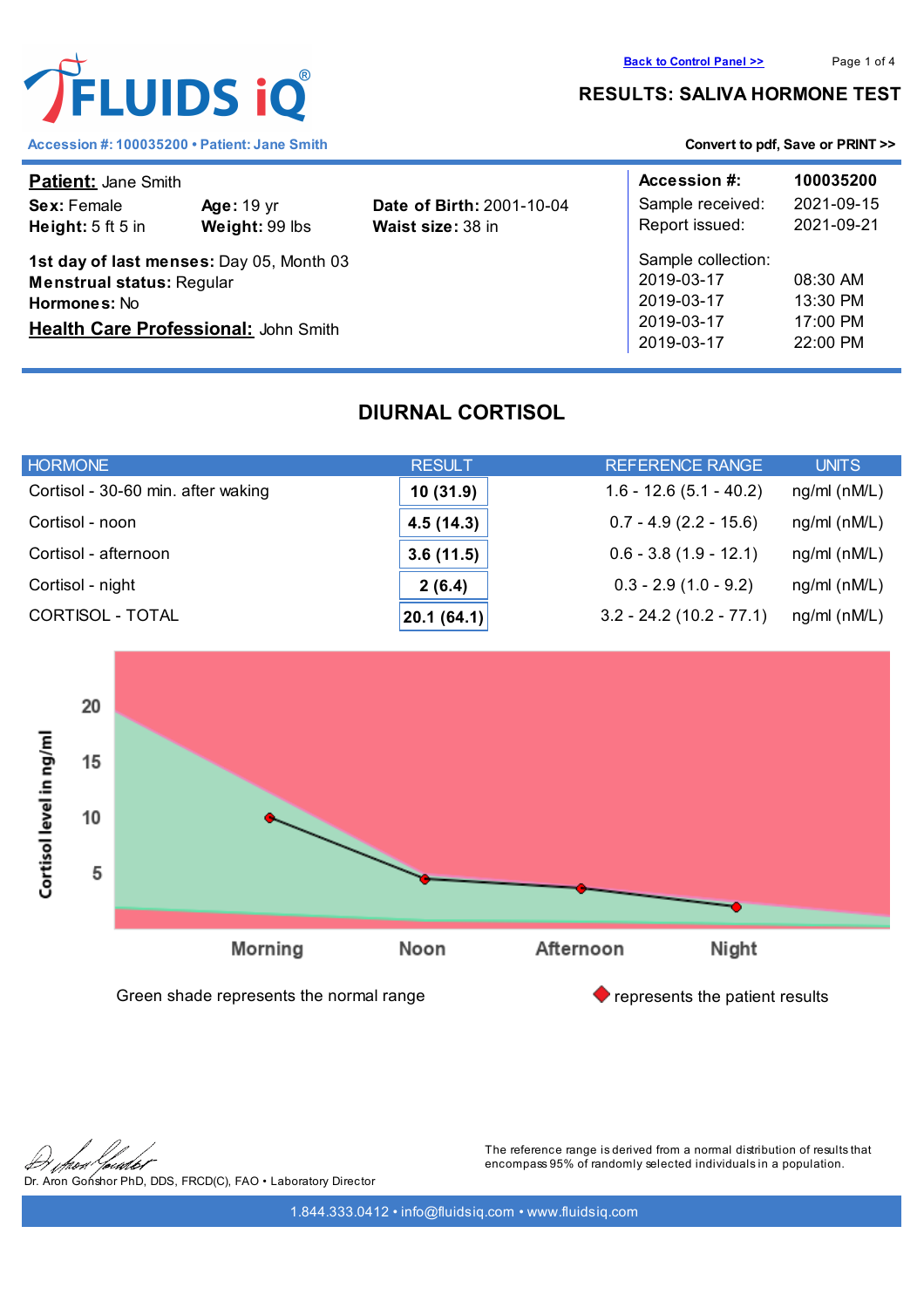

**Accession #: 100035200 • Patient: Jane Smith [Convert](convert_pdf.php?var=stage.fluidsiq.com/reports/graph_rep/report_diurnal.php?codelnk=bd6ced5b172132ea2733a7b11ed6f3a08e88de9a62c1f5cffcadc389ae306215&codelnk=bd6ced5b172132ea2733a7b11ed6f3a08e88de9a62c1f5cffcadc389ae306215&client=100035200) to pdf, Save or PRINT >>**

## **RESULTS: SALIVA HORMONE TEST**

| Hot flashes, night sweats                            |      |      |                    |
|------------------------------------------------------|------|------|--------------------|
| Cold &/or heat intolerance                           |      |      |                    |
| High cholesterol / triglycerides                     |      |      |                    |
| Decreased muscle mass & wasting                      |      |      |                    |
| Foggy thinking, memory lapse                         |      |      |                    |
| Allergies: Foods/airborne particles                  |      |      |                    |
| Migraines &/or headaches                             |      |      |                    |
| Weight gain at waist                                 |      |      |                    |
| Low blood pressure                                   |      |      |                    |
| Cravings for sweets                                  |      |      |                    |
| Trouble falling asleep                               |      |      |                    |
| Insomnia                                             |      |      |                    |
| Depression (tearfulness, lowered drive, mood swings) |      |      |                    |
| Infertility                                          |      |      |                    |
| Weight gain at hips                                  |      |      |                    |
| Bone loss                                            |      |      |                    |
| Aches & pains, stiffness                             |      |      |                    |
| Dehydrated & thin skin, hair                         |      |      |                    |
| Difficulty &/or increased urinating, incontinence)   |      |      |                    |
| Irritable, aggressive                                |      |      |                    |
| Water retention, swelling                            |      |      |                    |
| Numbness - feet & hands                              |      |      |                    |
| Lowered libido                                       |      |      |                    |
| Anxiety (restless, panic attacks)                    |      |      |                    |
| AM fatigue                                           |      |      |                    |
| PM fatigue                                           |      |      |                    |
| Prostate abnomalities                                |      |      |                    |
| Erectile Dysfunction                                 | ⋇    |      |                    |
| Sleep apnea                                          | ⋇    |      |                    |
| Loss of scalp hair &/or beard growth                 |      |      |                    |
| Tender / fibrocystic breasts                         |      |      |                    |
| Vaginal dryness or burning                           |      |      |                    |
| Periods absent/skipped, spotting, heavy bleeding     |      |      |                    |
| Hair loss, increased facial & body hair, acne        |      |      |                    |
| Uterine fibroids                                     |      |      |                    |
|                                                      | 0    |      | $\sqrt{2}$<br>3    |
| Score                                                | None | Mild | Moderate<br>Severe |

 $*$  Indicates that symptom left blank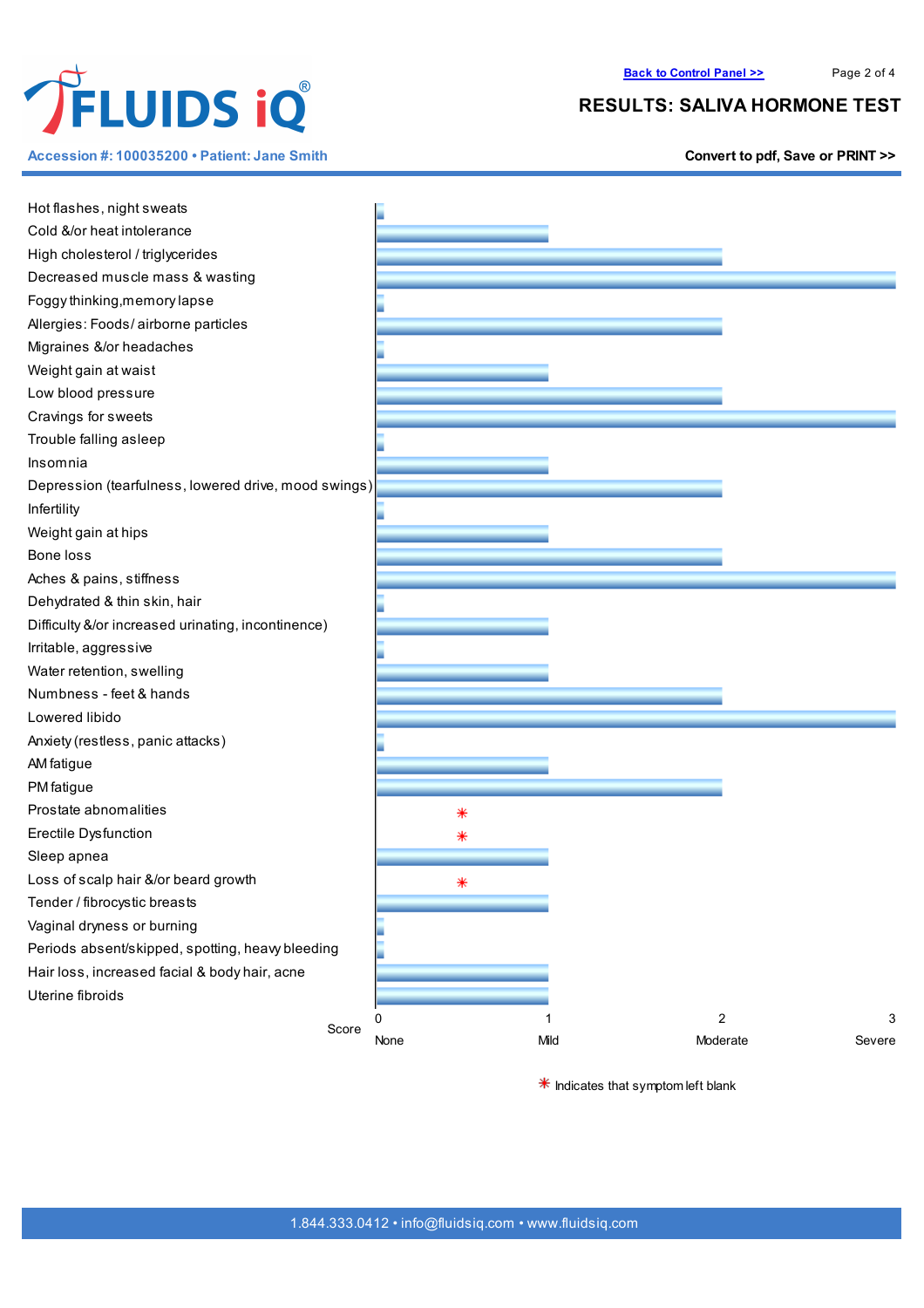



#### **RESULTS: SALIVA HORMONE TEST**

## **Understanding Hormone Excess and Deficiency**

The comments provided here are for educational purposes only. They should not be interpreted as being diagnostic or treatment recommendations. Those decisions are the responsibility of the health care professional. Moreover, the reference range shown in this report is derived from a normal distribution of results that encompass 95% of randomly selected individuals in a population.

## **IN THE PRESENT TEST**

### **CORTISOL**

The Morning cortisol level lies inside the reference range. Cortisol levels are normally highest shortly after waking and indicate normal adrenal function at its circadian peak.

The Noon cortisol level lies inside the reference range and indicate that the adrenal glands are responding well to the needs of the day, especially in glycemic control. This highlights the importance of the adrenal glands in the regulation of blood glucose levels.

The Afternoon cortisol level lies inside the reference range and indicate that the adrenal glands are responding well to the needs of the day, especially in glycemic control.

The Nightime cortisol level lies inside the reference range, and indicates that adrenal glands are functioning normally within the circadian cycle. It is a good indicator of a normal baseline level of adrenal activity.